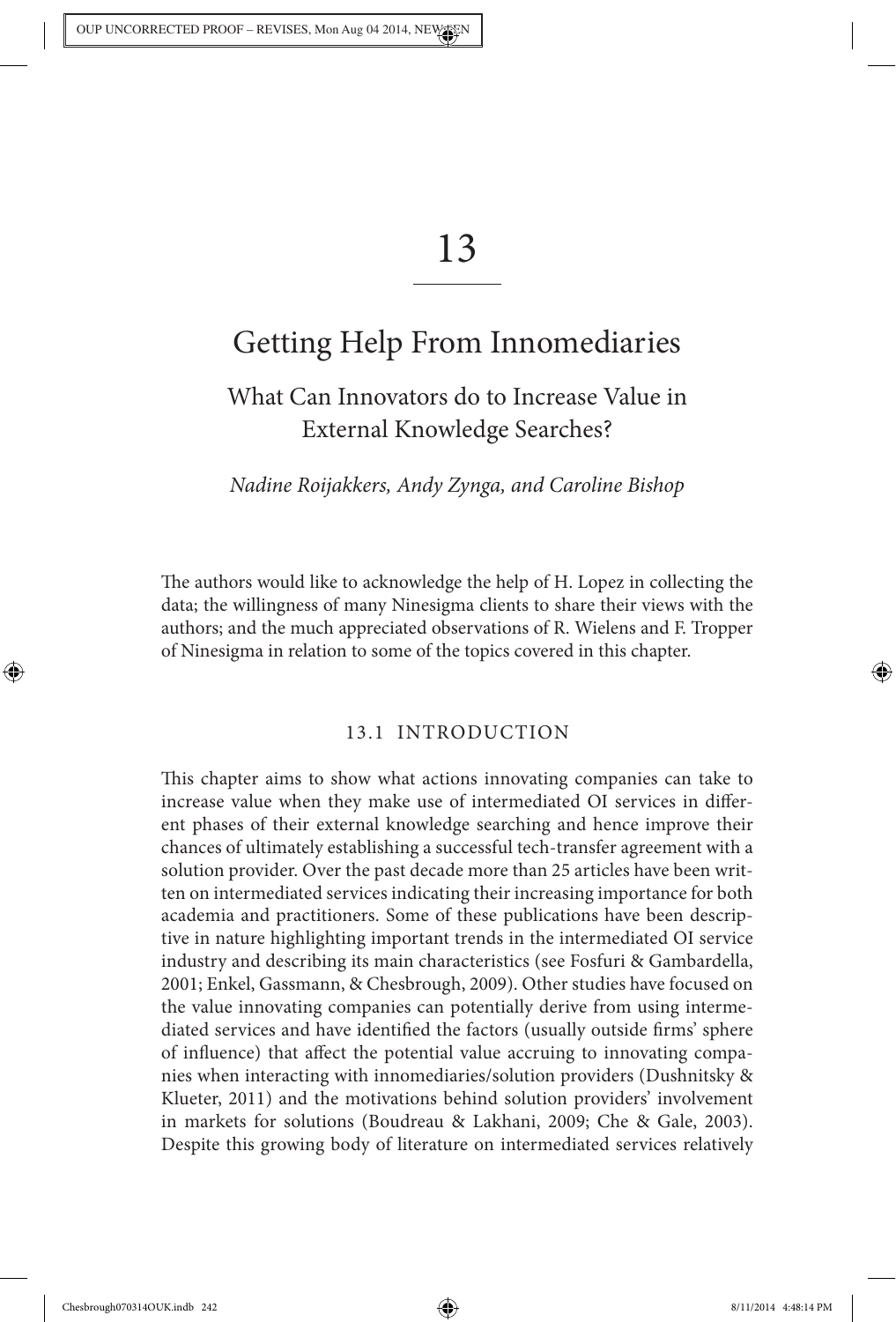little attention has been paid so far to what innovating companies themselves can do to increase the value they derive from working with innomediaries throughout all phases of external knowledge searches. Some companies are more successful at deriving value from their interactions with innomediaries than others. These differences can partly be linked to the actions innovators take internally to add to their value capturing potential. The objective of this chapter is to identify these internal actions and thus help innovating companies to increase the value they generate when using intermediated OI services.

We can distinguish between two types of innomediaries in the intermediated OI service industry:

- 1. Innomediaries that offer their intermediated services on the basis of interaction between their staff and the clients they serve and thus rely heavily on experienced personnel. Three subtypes are currently in existence:
	- Innomediaries that support innovating companies in their external knowledge searching and find technical solutions that are integrated in the products/services of their clients (e.g. Ninesigma, Innocentive, IXC)
	- Innomediaries that help innovating companies make use of their unused Intellectual Property (IP) (e.g. Yet2.com, Innovaro)
	- Staff-augmentation companies that provide staff to help clients solve OI problems (e.g. IXC, YourEncore)
- 2. Innomediaries that offer their services on the basis of interaction between innovating companies and technology and thus rely on software programs and search engines. We can distinguish the following three subtypes:
	- Platform providers that offer platforms where innovating companies can post their technological needs/offerings (e.g. Hypios, IdeaConnection)
	- Software companies that create platforms for ideation/searches (e.g. Inno360, Spigit)
	- Crowd sourcing companies that provide access to consumers (e.g. IdeaScale, Threadless)

In this chapter we study how innovating companies can increase value when interacting with the first type of innomediaries in their external knowledge searches. Innovating companies that make use of intermediated services in external knowledge searching are usually active in highly innovative fields of industry (e.g. automotives, chemicals, consumer packaged goods, food and beverages, pharmaceuticals and medical devices, communications and defense, energy and

◈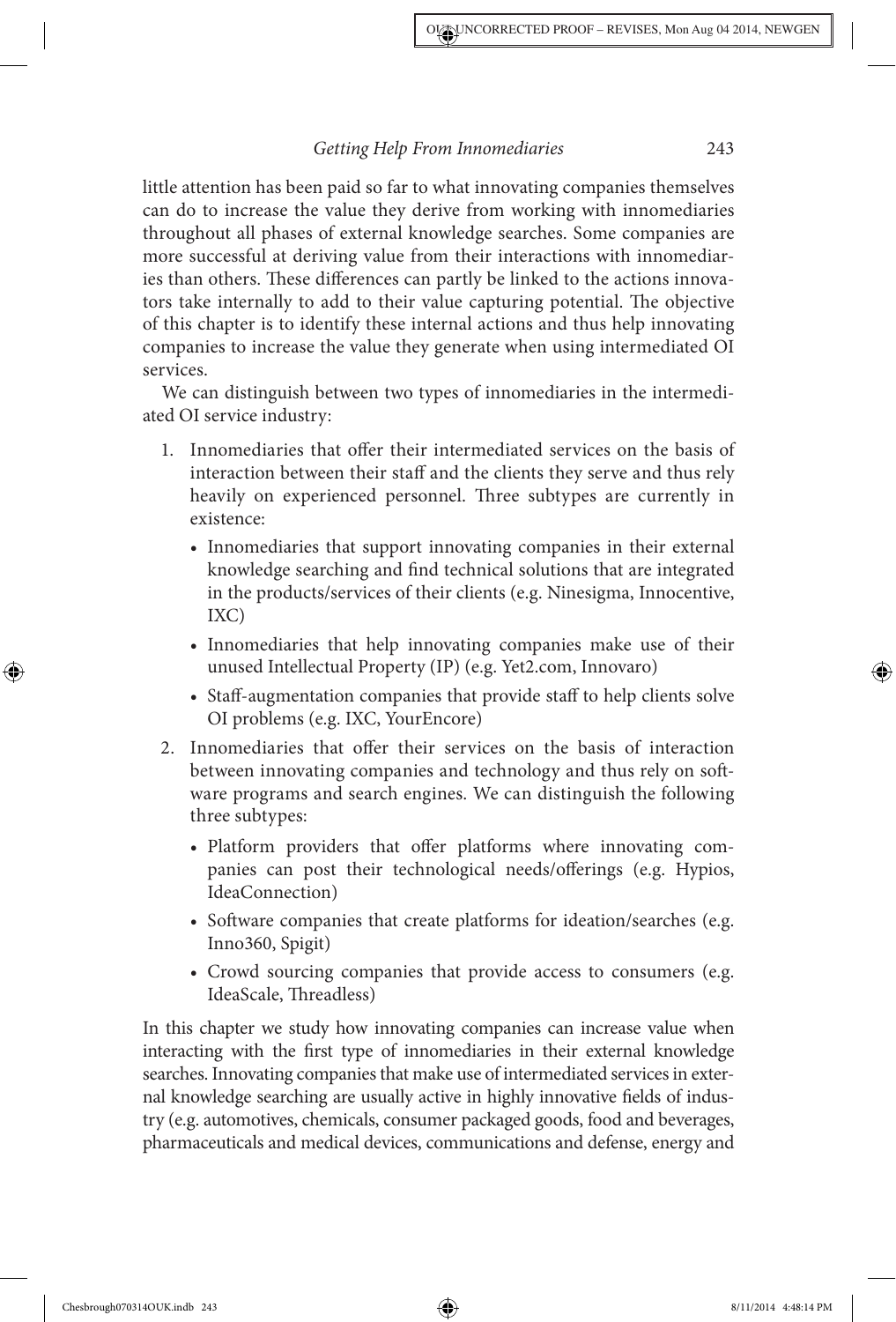utilities, electronics) and have a broad technology portfolio that is simultaneously covered by both internal sourcing and external knowledge searches (Cassiman & Veugelers, 2006). Examples of such companies include Philips, Siemens, Glaxo-Smithkline, Kraft, Jaguar Land Rover, Res Med Crown Packaging, PepsiCo, etc. Our exploratory research entails a set of 21 interviews conducted at Ninesigma clients, which were recorded, transcribed, and thematically analyzed resulting in quote sheets categorized by theme. Furthermore, we administered an online survey to 260 innovating companies working with Ninesigma using Survey Monkey. Fifty-two managers at innovating companies (i.e. a response rate of 20%) provided information on their interactions with Ninesigma.

When innovating companies engage in external knowledge searches whilst seeking the help of innomediaries they typically go through four phases: Orientation, exploration, selection, and engagement. In orientation innovating companies join forces with innomediaries to formulate their technological needs and translate these needs into Requests For Proposals (RFPs). In exploration innovating companies rely on innomediaries to retrieve interesting solution proposals that meet their needs. In the selection phase companies and innomediaries jointly determine the value of submitted proposals and decide which solution provider(s) (if any) to engage with. In engagement innomediaries help their clients to set up meetings with solution providers and sign agreements with these parties (non-disclosure agreements (NDAs) or tech-transfer agreements). While each phase can result in valuable outcomes for innovating companies the process of external knowledge searching is successfully completed once a beneficial agreement with a solution provider is set up. The quality of the intermediated services offered by innomediaries partly influences the likelihood of a signed agreement between their clients and solution providers. However, this represents only one side of the story. Some innovating companies are better equipped to make effective use of intermediated services in their external knowledge searches than others. These variations in success rates can partly be linked to the actions innovating companies take internally to add to their ability to benefit from their interactions with innomediaries. For each of the phases of external knowledge searching we identify a set of actions that innovating companies can take to increase the likelihood of successfully engaging with innomediaries and solution providers. Figure 13.1 visualizes the relations between the services offered by innomediaries in each of the phases of external knowledge searching, the value-adding actions by innovating companies, and the key success factors linked to each phase.

On the basis of Figure 13.1 the chapter is structured as follows. In the next section we first outline the context of the chapter. We start off by providing an overview of the important literature that has come into existence to date and that focuses on relevant aspects of innomediaries. The second part of this first section deals with the most important trends we currently observe in

◈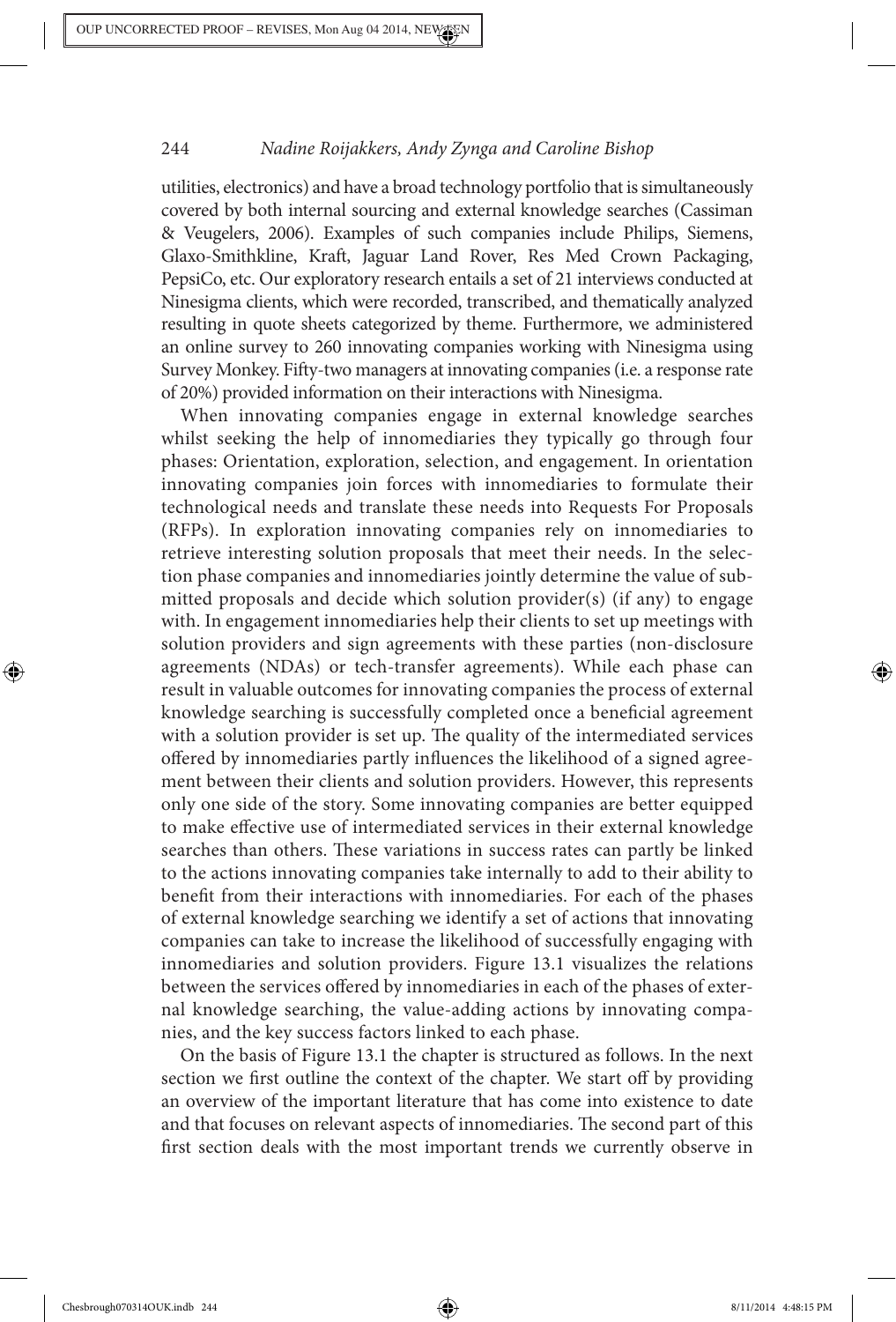



the intermediated OI service industry. Next, we describe the services offered by innomediaries in each of the phases of external knowledge searching and we explain how Ninesigma clients define success in relation to the help they receive from the innomediary in all phases. In the following, we pinpoint the actions that innovating companies can take for themselves to stimulate value creation in their relations with innomediaries. Finally, we draw conclusions from our exploratory analysis and identify the main venues for future OI research on innomediaries.

Chesbrough070314OUK.indb 245 8/11/2014 4:48:15 PM

◈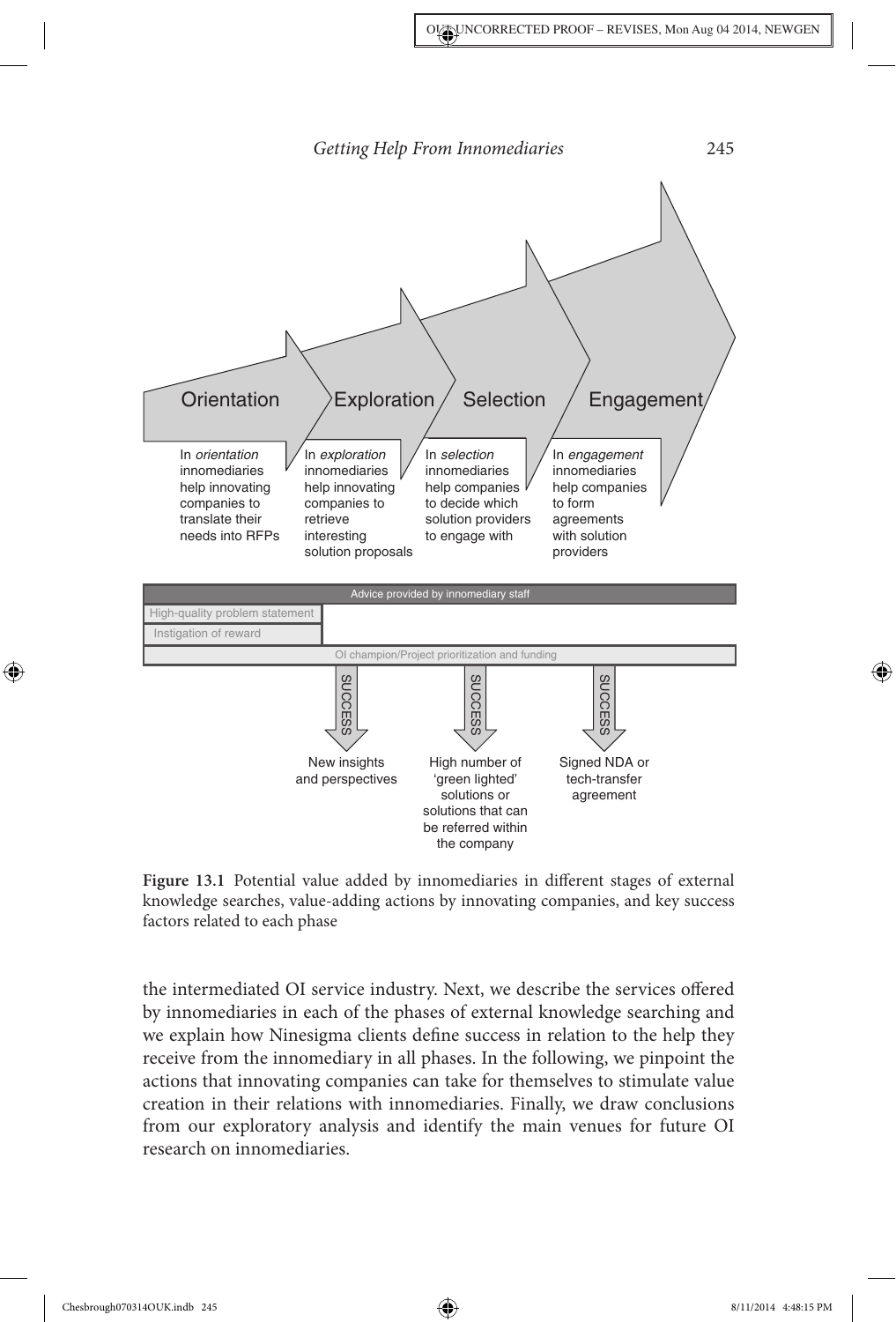# 246 Nadine Roijakkers, Andy Zynga and Caroline Bishop 13.2 BACKGROUND ON INNOMEDIARIES

#### **13.2.1 !eory Development**

The increasing importance of the role of innomediaries in helping innovating companies to stimulate their external knowledge searches is witnessed by the growth of academic study in this field. Over 25 publications have arisen in recent years that shed light on innomediaries. Several studies have been published that describe trends occurring in the intermediated OI service industry (Arora et al., 2001a; Arora & Gambardella, 2010; Athreye & Cantwell, 2007; Dushnitsky & Klueter, 2011). In 2001 Arora et al. were among the first to describe the market for solutions as an effective medium for technology transfer where innovating companies can establish contact with solution providers that offer them resolutions to their internal technical problems. In recent years an increasing number of innovating companies have searched for external knowledge through innomediaries adding significantly to the growth of this marketplace. Specifically, in the mid-1990s the size of the global market for solutions was estimated to comprise around 55–60 billion US dollars in royalty and licensing revenues while this figure grew to around 90–100 billion US dollars in the year 2000 (Arora et al., 2001a; Athreye & Cantwell, 2007). Other studies focus on the characteristics and dynamics of the intermediated OI service industry (Enkel et al., 2009; Huston & Sakkab, 2006). Specifically, depending on the number of innovating companies (one or multiple) involved in external knowledge searches markets for solutions have been classified as being either internal to the firm or external (Huston & Sakkab, 2006). As an increasing number of innovating companies have begun to search for knowledge outside their boundaries several innomediaries have come into existence that facilitate the match between innovating companies and solution providers and offer intermediated OI services to firms through their staff. Enkel et al. (2009) point out that innomediaries promote external knowledge searches by creating effective bridges between innovating companies and solution providers.

Other authors have described the role played by innomediaries in helping companies to search for external knowledge (Arora & Fosfuri, 2003; Nambisan & Sawhney, 2007; Tapscott & Williams, 2006). Innomediaries help their clients to formulate effective problem statements in RFPs thus enhancing the likelihood of obtaining high-quality solutions from solution providers (Sieg, Wallin, & von Krogh, 2010). Others focus on the factors affecting the value that innovating companies can potentially derive from interacting with innomediaries and solution providers, such as the not-invented-here syndrome (NIH), a low level of absorptive capacity, a lack of complementary knowledge/assets, and tacit knowledge components (Arora & Gambardella, 2010; Bresnahan & Trajtenberg, 1995; Ceccagnoli, Graham, Higgins, & Lee, 2010; Dushnitsky & Klueter, 2011; Gans & Stern, 2010). The NIH syndrome refers

◈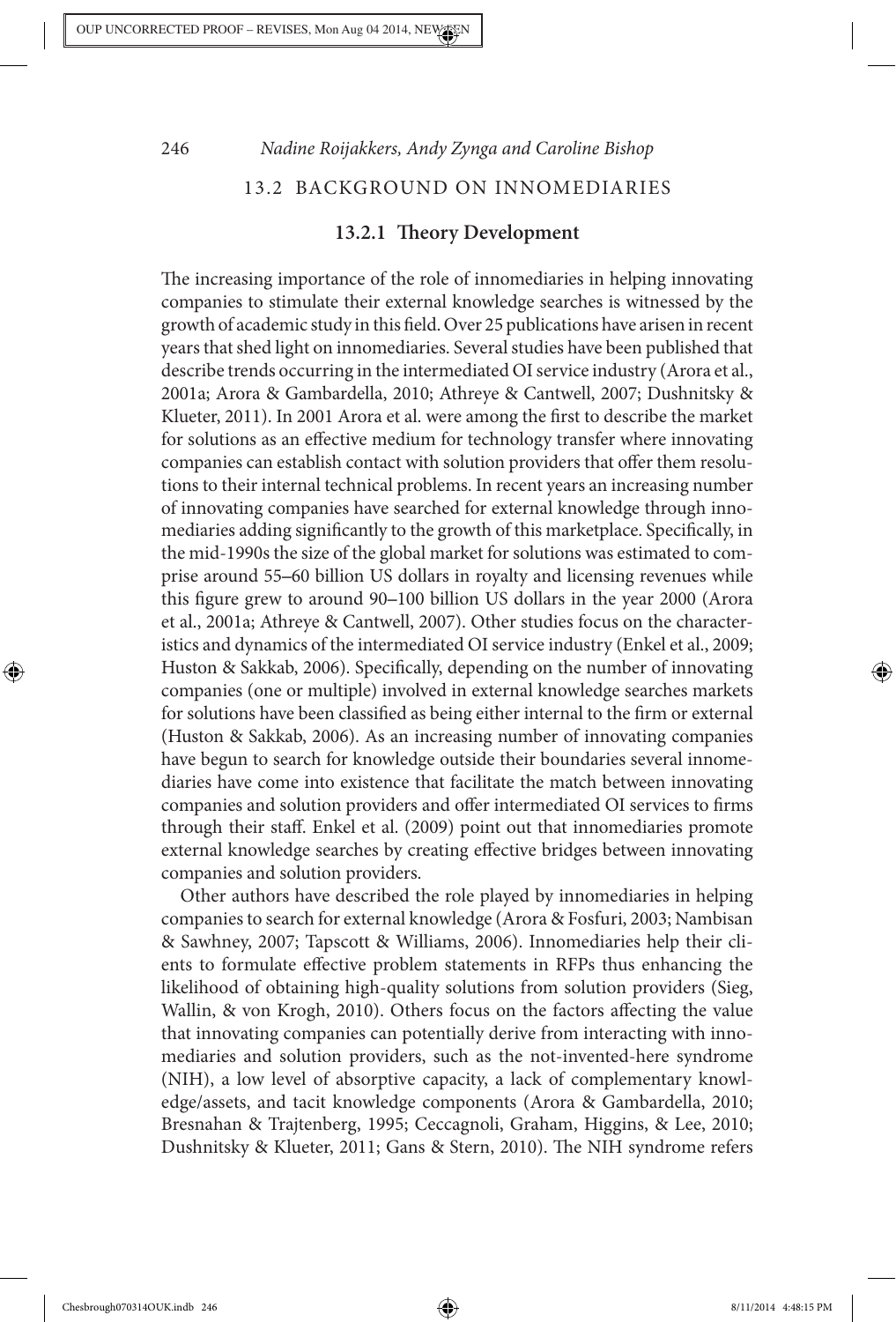to the unwillingness in innovating companies to engage in external knowledge searches and a clear preference for internal knowledge development. Typically this opposition is grounded in the organizational culture of innovating companies (Arora & Gambardella, 2010). A low level of absorptive capacity (Cohen & Levinthal, 1990) in innovating firms is related to the underdeveloped capacity in some companies to make use of external knowledge, which discourages their efforts to engage with innomediaries. Some solution proposals tend to be more valuable when innovating companies are able to combine these technical resolutions with internal complementary assets and knowledge components. Not all innovating companies possess these important complementary skills, which leads them to derive less value from their external knowledge searches (Bresnahan & Trajtenberg, 1995; Ceccagnoli et al., 2010). If solution proposals involve tacit knowledge components it is very difficult for innovating companies to appreciate the value of these proposals or apply this knowledge within their business (Dushnitsky & Klueter, 2011).

A final stream of research is focused on issues related to solution providers. Some authors point out that a high number of solution providers responding to RFPs may decrease the quality of solutions as solution providers are less likely to invest large amounts of resources if the chance of winning is low (Che & Gale, 2003; Taylor, 1995). Others argue that a higher number of solution providers adds to the diversity of solutions thus offsetting possible negative effects (Pisano & Verganti, 2008; Terwiesch & Ulrich, 2009; Terwiesch & Xu, 2008). Silveira and Wright (2010) examine the ambiguous role of IP in the intermediated OI service industry where innovating companies need access to full information to rightfully assess the value of solution proposals while solution providers look for ways to protect their knowledge through IP (Laursen & Salter, 2012). Few studies examine the drivers behind solution providers' involvement in markets for solutions and conclude that monetary rewards are important motivators besides softer motivations such as personal enjoyment (Boudreau, Lacetera, & Lakhani, 2011; Boudreau & Lakhani, 2009; Frey, Lüthje, & Haag, 2011; Lakhani & Jeppesen, 2007).

#### **13.2.2 Trends in Practice**

There is increased acceptance in large companies that OI is an essential part of their business. Early adopters of OI such as Philips, Kraft, and PepsiCo have learned from their experiences and have consequently refined their use of OI (Cassiman & Veugelers, 2002; Chesbrough, 2003a, 2006b; Laursen & Salter, 2006). They have moved from exploring technological solutions through traditional partnerships to multi-party collaborations. This is particularly the case where companies recognize the need to work with universities and a multitude of other partners at the same time. An example of

Chesbrough070314OUK.indb 247 8/11/2014 4:48:15 PM

◈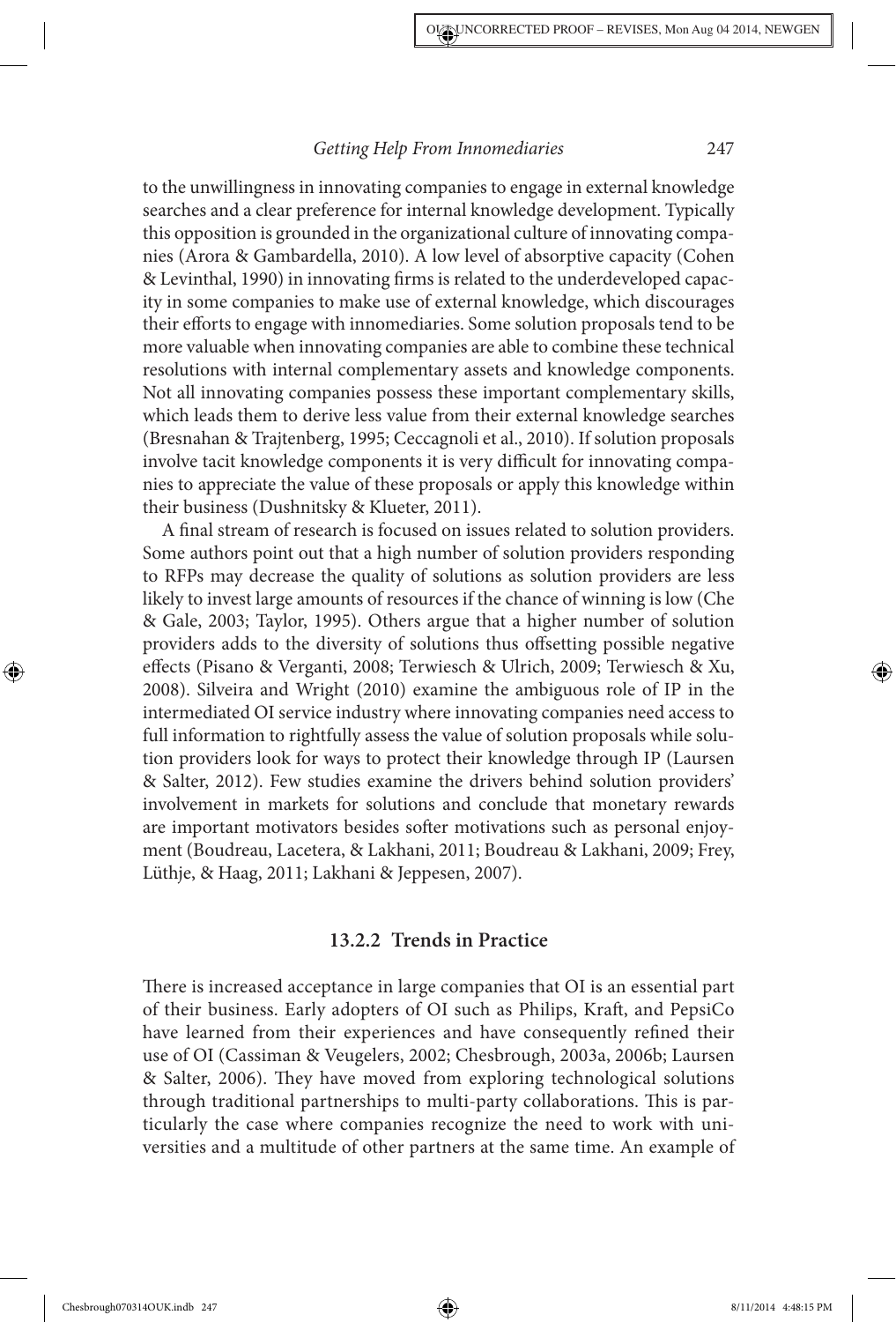this is the San Diego Zoo Global Bioinspiration program where biologists, engineers, and chemists join forces to solve problems in the areas of technology, transportation, and renewable energy. The more refined OI practice of large companies also becomes clear from their current use of crowd sourcing, which has evolved from writing RFPs based on a few predefined search criteria to setting up competitions in areas where they need to rapidly acquire new knowledge and build partnerships (e.g. Siemens Smart Grid Contest 2010). Furthermore, most early adopters of OI no longer view crowd sourcing and technology scouting as OI actions in themselves but more so as part of the day-to-day job of all members of their R&D teams. A final piece of evidence with respect to the increased refinement of large companies in OI relates to their objectives for external knowledge searches that have broadened out from in-licensing to acquisitions, joint ventures, joint development agreements, and collaborations to secure government funding of development programs. As a result of their increased sophistication in OI and their increased reliance on internal staff for technology scouting early adopters typically rely on innomediaries for external knowledge searches outside their normal field of view or to provide staff as an interim resource to handle specialist OI projects or peaks in workload.

In small innovators we witness increasing recognition of the importance of OI and strong efforts to engage in OI. Particularly, the more the small innovator makes use of complex technologies the more it is likely to use OI for product improvement, cost reductions, solving technology challenges, new product and service development, and opening up new markets. However, a lack of skills and resources as well as a short-term focus seem to restrict the scope for OI action in small companies (Chesbrough, 2011; Dahlander & Gann, 2010; Freel, 2000; Gans & Stern, 2003; Laursen & Salter, 2006; Lee, Park, Yoon, & Park, 2010; Narula, 2004; Spithoven, Vanhaverbeke, & Roijakkers, 2012; Van de Vrande, De Jong, Vanhaverbeke, & De Rochemont, 2009b). In order to spur their innovation activities small innovating companies seem to continue relying on interaction with universities. When they do make use of intermediated OI services small firms are more likely to engage with individual consultants rather than innomediaries.

Increased interest in OI among all types of companies and a heightened refinement in the use of OI in large companies have expanded the market for innomediaries and encouraged new entrants (Diener & Piller, 2010). OI is a people intensive process and whilst techniques such as crowd sourcing now make it much easier to find data, people are still needed to make sense of what is found. Hence, many innomediaries have increased their focus on supplying hard to replicate analytical and soft people skills for OI to ward off competition. Ninesigma, Innocentive, IXC, Yet2.com, and YourEncore have expanded their services to now cover advice not only in the orientation and exploration phases of external knowledge searching, which were traditionally the phases where innomediaries would offer their services, but also in selection and engagement (see Figure

Chesbrough070314OUK.indb 248 8/11/2014 4:48:15 PM 8/11/2014 4:48:15 PM

◈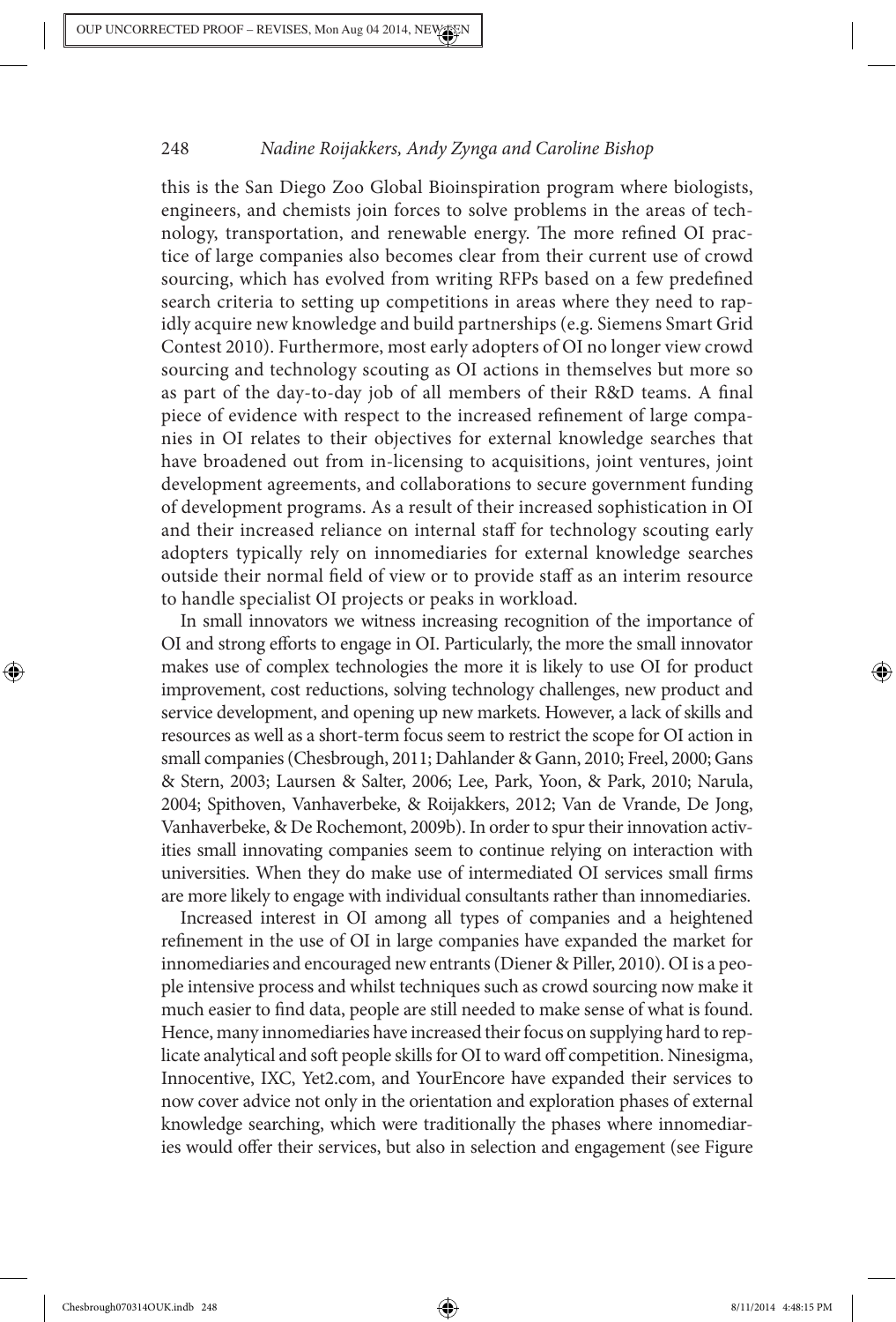13.1). Innomediaries nowadays provide OI consultancy through their staff throughout all phases of external knowledge searching and stimulate companies to take actions for increasing the value they can derive from using intermediated OI services (e.g. recruiting, training, and appointing OI champions).

### 13.3 EXTERNAL KNOWLEDGE SEARCHES: WHAT INNOVATING COMPANIES PERCEIVE AS SUCCESSFUL OUTCOMES OF INTERMEDIATED OI SERVICES

A number of studies describe the intermediated OI services offered by innomediaries in external knowledge searches (Mortara, 2010a). Few researchers have paid attention to what constitutes a successful outcome of interactions between innomediaries and their clients. Most observations in this respect are of a general nature where researchers mention that value pertains to lower internal R&D costs, reduced R&D risks, shorter time-to-market, and access to new ideas (Arora et al., 2001a; Enkel et al., 2009). In this section we describe the intermediated OI services offered by innomediaries and we link these intermediated services to the various phases that innovating companies typically go through when searching for technological knowledge outside their boundaries. Furthermore, we specify what constitutes a successful interaction with an innomediary in each phase as perceived by Ninesigma clients (see Figure 13.1).

In orientation the intermediated services of innomediaries are focused on helping their clients to understand and formulate their technological needs as well as coaching them to write RFPs that contain high-quality problem statements. One of the most difficult facets of writing RFPs is associated with formulating problem statements that adequately cover the innovating company's technological needs. The quality of the problem statement in an RFP (in terms of pinpointing the precise technological problem) determines the quality of the solutions that are offered by solution providers (in terms of the extent to which the proposed solution meets the technical needs of the innovating company) (Sieg et al., 2010). Interviewees mention the following in relation to intermediated OI services in this phase: "(. . .) Ninesigma asks questions that force us to think carefully about the problem we are trying to solve (. . .) they work with us on defining the problem  $(\,\ldots\,)^n$ 

In the exploration phase innomediaries facilitate the retrieval of new and unexpected technology solutions. Based on their network of technology companies, universities, research institutes, etc. they are able to invite solution providers to respond to their clients' specific technological needs. As such, innomediaries help their clients obtain proposals from parties that they might

◈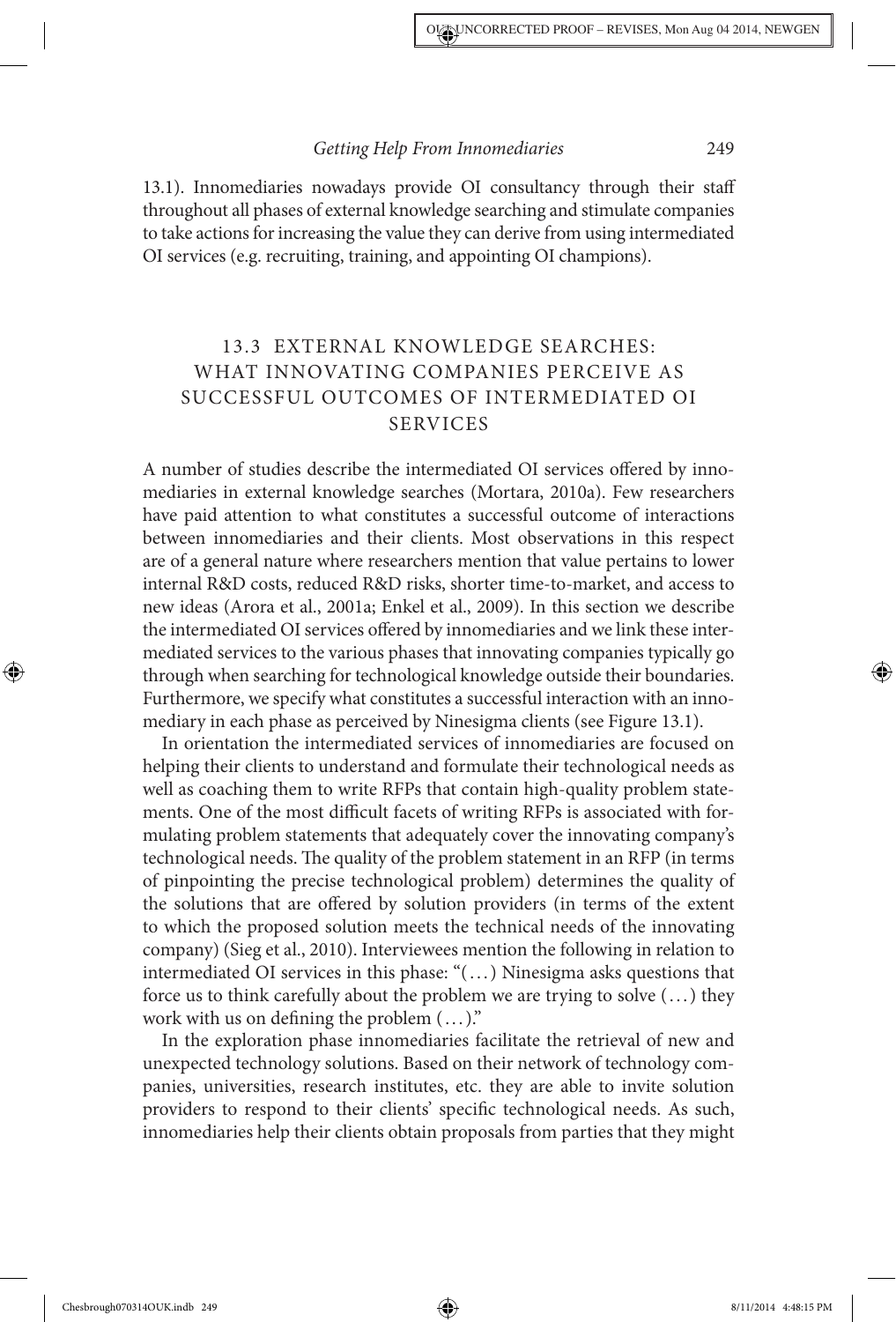not have considered as relevant technology sources or that they might not have been able to reach otherwise. Managers at innovating companies phrase this as follows: "(. . .) Ninesigma can use its platform to identify thousands of engineers working on particular research problems and within a couple of weeks we know whether to continue or terminate a project  $(...)$  they provide us with information regarding possible solutions and solution providers that we could not find on the internet or in the scientific literature. We could have been searching forever and never found them  $(...)$ ." The exploration phase is considered to be successful by Ninesigma clients when they are able to gain access to new insights and perspectives with respect to their internal problem-solving initiatives through their use of intermediated OI services. An interviewee described this successful outcome in the following manner: " $(\ldots)$ through Ninesigma we get exposed to companies with different views  $(...)$ different perspectives or angles that we did not consider before and sometimes this leads us to re-evaluate our projects  $(...).$ "

In the selection phase innomediaries offer services that aid innovating companies in selecting valuable solution proposals. When solution providers submit possible technical answers to problem statements that were worded in RFPs, innovating companies have to determine the value of these solutions. Furthermore, they need to decide whether or not to engage in further interactions with solution providers. Innomediaries capture and deliver information that their clients need to make such difficult decisions. In addition, they provide methods and tools to assist in the decision-making process. When working with innovating companies Ninesigma makes use of a traffic light system to recommend and prioritize solution proposals meeting companies' original objectives where "green lighted" solutions represent the most valuable solutions in terms of meeting technical specifications. As one client put it: " $(...)$  Ninesigma ranks solutions based on relevant criteria that allow us to prioritize the top responses (...)." In selection Ninesigma clients perceive a high number of "green lighted" solutions as a successful outcome of their interaction with the innomediary. One interviewee states that: "(...) it is not just about the number of solutions we receive  $(...)$  it is about the number of solutions we find useful  $(...)$ ." Another successful outcome in selection is the number of solution proposals that can be referred to other departments within the client organization. Sometimes innovating companies receive solution proposals that are not directly relevant for the team/department that got involved with the innomediary in the first place. In these cases proposals may get transferred within the company to other teams/ departments working on different sets of technological problems benefitting more directly from the proposed solutions. As one manager put it: "(...) it was not directly of use to us (...) so we knew of some scientists within our company working on such issues (...) we sent it to them and they could use it (...)."

In engagement innomediaries help to bring about agreements between their clients and solution providers that were selected in the previous phase.

◈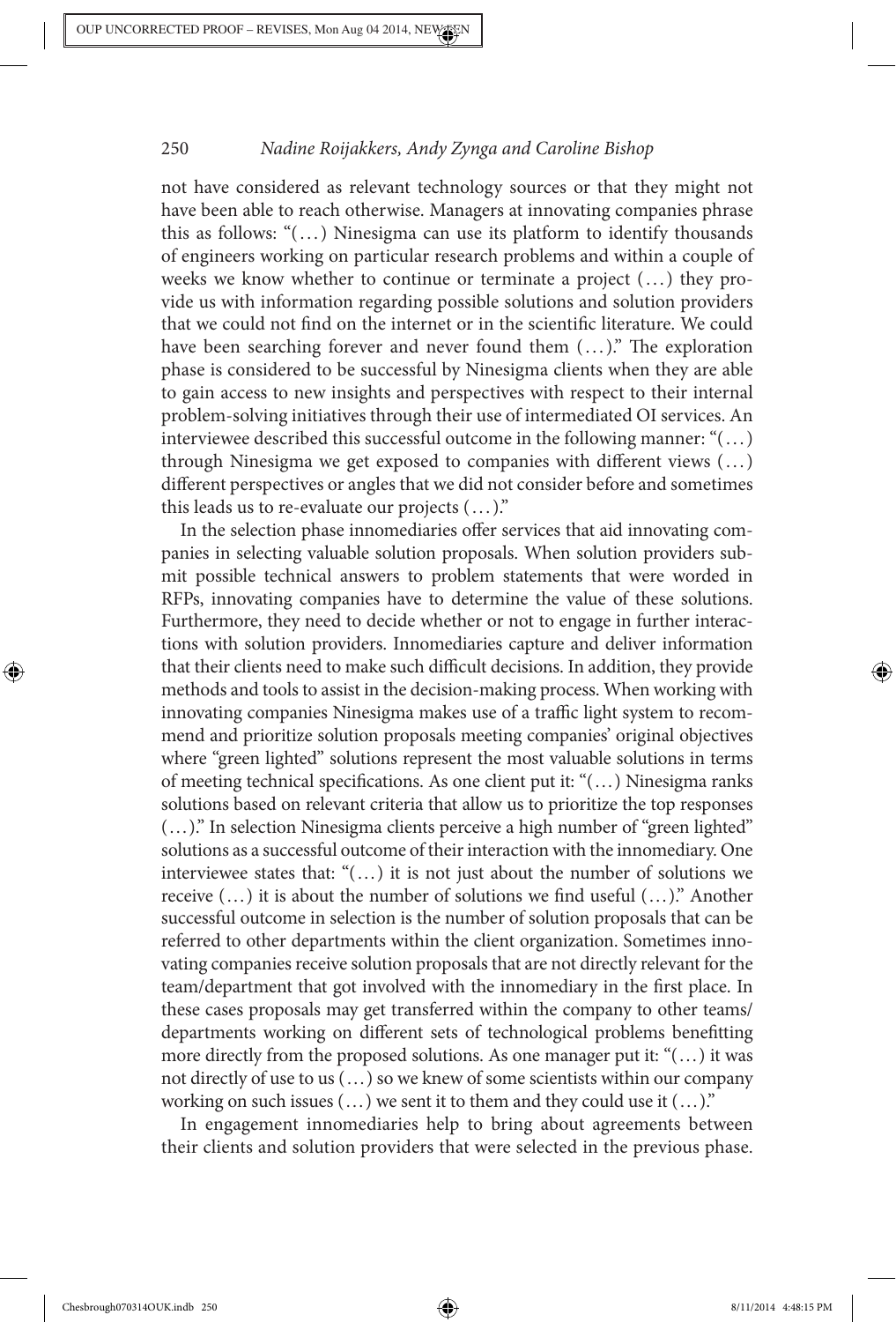Innomediaries assist their clients in conducting negotiations with solution providers and help to set up NDAs to stimulate further technological discussions and more definitive arrangements pertaining to the transfer of technological knowledge/IP or joint knowledge creation. Ninesigma clients describe this service as follows: "(. . .) Ninesigma facilitated interaction with a solution provider, which allowed us to communicate through face-to-face talks and clarify those nuances that came out of telephone conversations and were still unsolved  $(\ldots)$ ." Innovating companies perceive this phase to be successful when they sign a beneficial NDA or a tech-transfer agreement with a solution provider. One interviewee mentioned the following in this respect: "(. . .) for me a successful project is the one that ends in a signed agreement for further cooperation  $(\ldots)$ ."

Throughout all phases of external knowledge searching innomediaries rely on their staff to provide clients with technical advice and OI consulting where necessary. One of the interviewees referred to this service aspect in the following manner: "(. . .) we have had discussions with Ninesigma project managers to describe our needs (. . .) they capture what we need and then translate that need to make it work for their network of solution providers (. . .)."

### 13.4 EXTERNAL KNOWLEDGE SEARCHES: WHAT INNOVATORS CAN DO TO INCREASE VALUE FROM USING INTERMEDIATED OI SERVICES

Clients' perceptions of successful outcomes of using intermediated OI services are linked to different phases of external knowledge searching. The successful completion of this search process is evidenced by a signed agreement between innovating companies and solution providers. This valuable end result is by no means an isolated outcome as it builds on the results obtained in previous phases: A high-quality RFP with a well-defined problem statement is likely to attract a high number of interesting solution providers resulting in a high number of "green lighted" solution proposals. A high number of valuable technical solutions positively affect the chances of successful negotiations between innovating companies and solution providers. Being successful in each of the phases of external knowledge searching whilst joining forces with an innomediary partly hinges on the quality of the intermediated OI services offered by the innomediary; it is also partly dependent on the ability of the client to make effective use of these intermediated services. Some innovating companies have a higher likelihood of signing an NDA or a tech-transfer agreement with solution providers than others following their interaction with innomediaries. Broadly we can say that for less successful innovating companies, which have a signed agreement as one of their main targets, around 40% of their RFPs

◈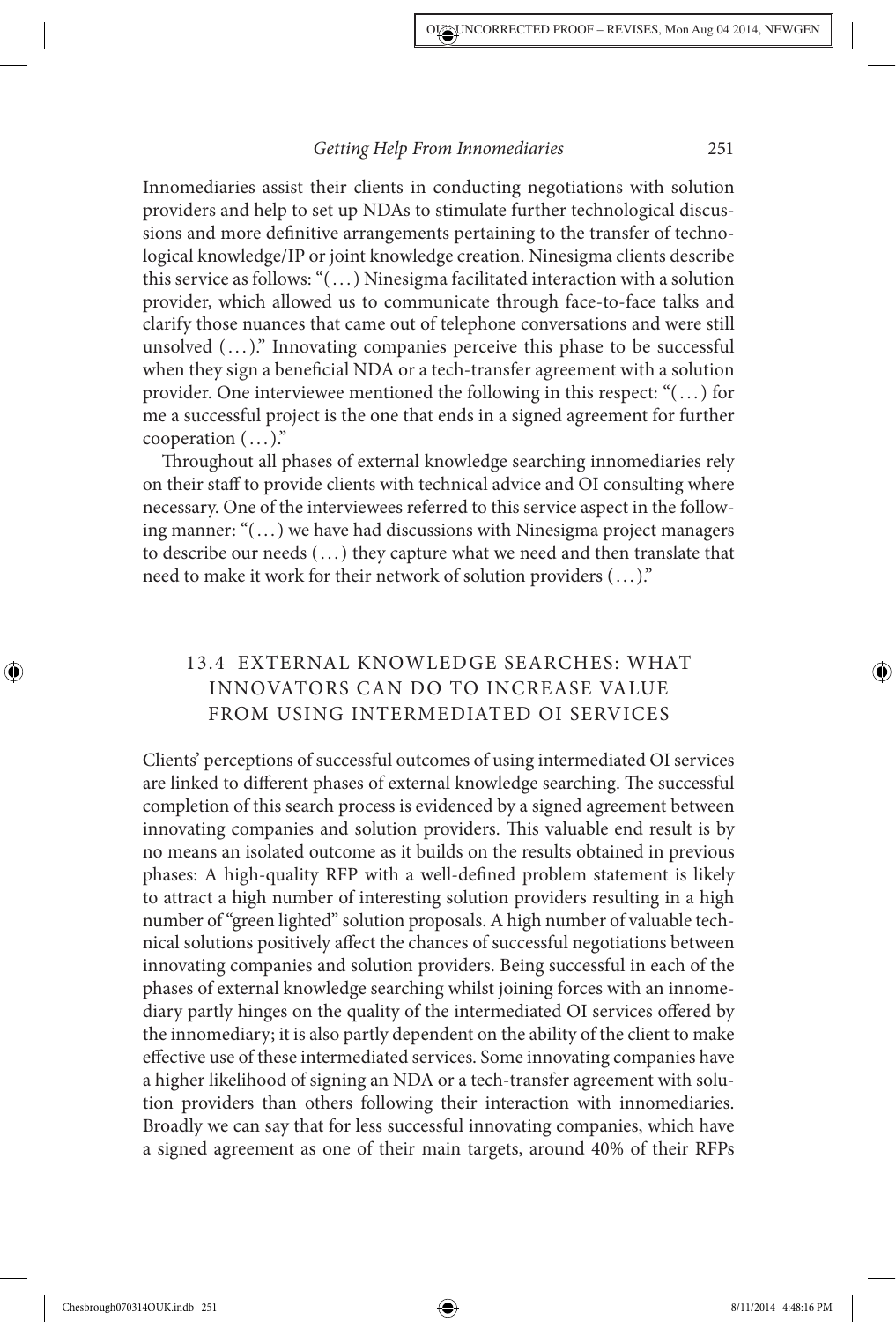lead to a signed agreement whereas more successful companies, targeting a signed agreement, are able to turn 60–70% of all their external knowledge searches through RFPs into successful contracts. These differences in success rates can be linked to the actions innovating companies take internally to add to their ability to make effective use of intermediated services in each phase thus increasing their chances of signing an agreement with a solution provider in engagement (Ihl, Piller, & Wagner, 2012). In this section we identify the actions innovating companies can take in different phases of their external knowledge searches to increase their chances of success (see Figure 13.1).

To increase value from using intermediated services innovating companies need to develop skills with respect to rightly formulating problem statements and writing up high-quality RFPs. In orientation, one of the main challenges is defining a high-quality problem statement (Sieg et al., 2010). If the problem statement contains more than one technical issue, there is a high likelihood that very few solution providers will respond to the RFP. If the problem statement is too descriptive in terms of applications solution providers from industries other than the innovating company's may fail to address the problem or offer their solutions. Innovating companies with the skills and experience necessary for translating their technical needs into specific problem statements tend to be more effective in teaming up with an innomediary and jointly developing an RFP. Ninesigma clients mention the following in this respect: " $(...)$  it is all about how you craft the RFP  $(...)$  formulating a problem statement that is free of industry language is of eminent importance (. . .)." Another important action that innovating companies can take to be more effective in their interactions with innomediaries is to instigate a reward for successful solutions in the orientation phase. Most of the successful innovating companies make available a financial reward for solution providers that present them with valuable solutions. The amount of the reward available for a solution provider should be proportional to the potential value created through the successful solution. There is a high correlation between the reward offered by an innovating company and the likelihood that this company will ultimately sign a mutually beneficial agreement with a solution provider either to engage in further negotiations or to transfer knowledge from the solution provider to the innovating company (Boudreau et al., 2011; Boudreau & Lakhani, 2009; Frey et al., 2011; Lakhani & Jeppesen, 2007). As one interviewee put it: " $( \dots )$ the financial incentive shows that you are serious and willing to spend money to solve a problem  $(\ldots)$ ."

To stimulate more effective interactions with innomediaries throughout all phases of external knowledge searching innovating companies need to appoint an OI champion to support the project as well as label the project as "strategic" and fund it as such. Innovating companies that effectively make use of intermediated OI services experience very strong support for OI initiatives and intermediated services from the very top levels of their organization.

◈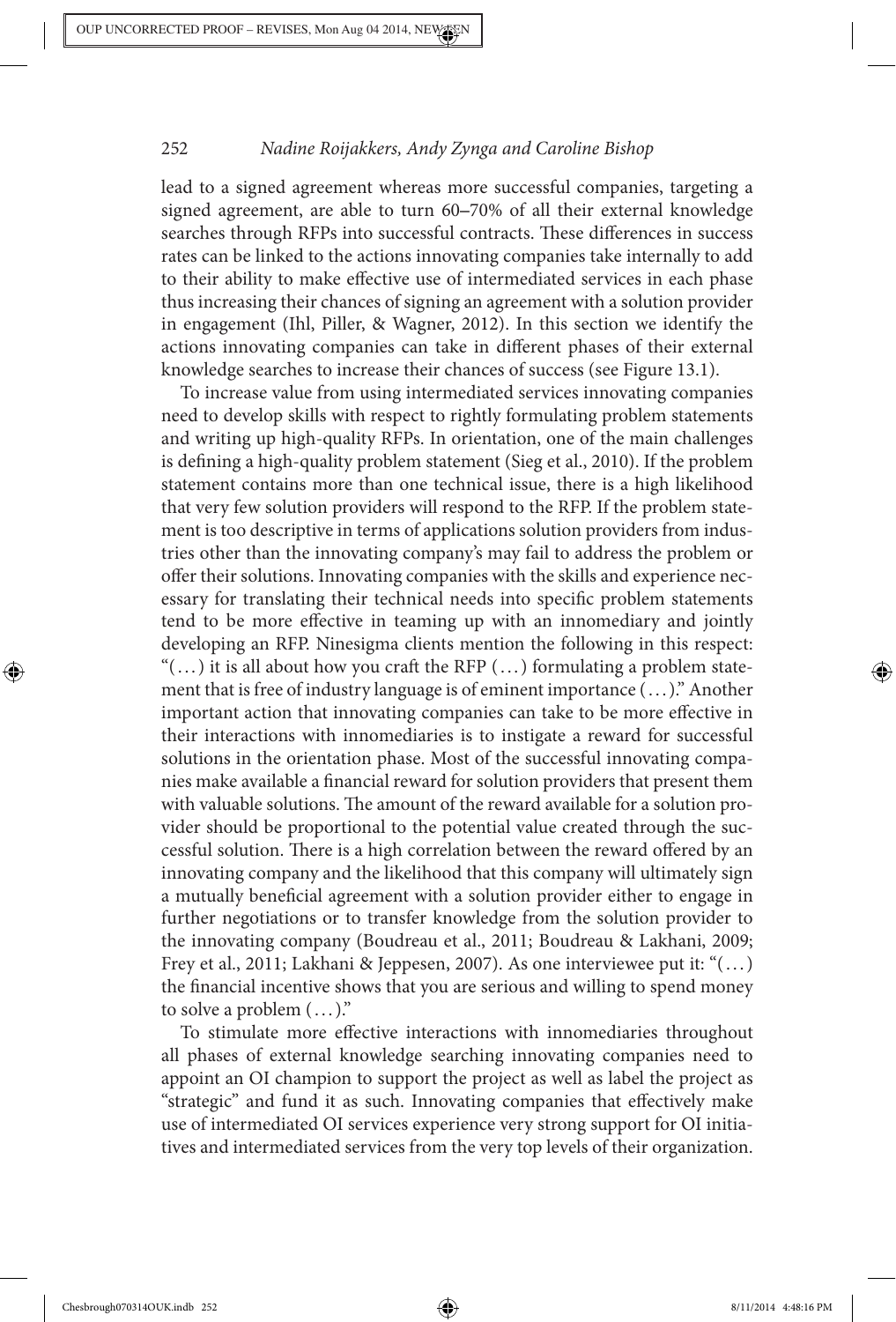Most of these companies have an OI champion in place when interacting with innomediaries. An OI champion is typically an experienced, high-status individual who is well-connected within the innovating firm and is empowered to manage all phases of external knowledge searching. Innovating companies interacting with Ninesigma describe the role of an OI champion in the following manner: " $(...)$  the champion is an early point of contact for outside companies  $(\,\ldots\,)$  the champion preaches the OI mentality  $(\,\ldots\,)$  the champion is cheerleader, coach, strategist, organizer, maintainer of the OI philosophy (. . .)." When all phases of external knowledge searching are driven by a champion, the success rate doubles and triples compared to companies that do not have such executive support. As one interviewee stated: "(...) this whole process has been supported by senior management; otherwise it simply would not happen  $(...)$ ." Furthermore, innovating companies that are most effective in signing agreements with solution providers typically designate their OI projects and their engagements with innomediaries as "strategic." Strategic projects are a corporate priority and are not likely to be cancelled due to changing corporate agendas. When an innovating company uses the most strategic projects for external knowledge searches that have a certain urgency about them, chances for success go up dramatically. In the interview phase we found that "(. . .) the main reason why projects do not succeed is because they are not strategically relevant to the company  $(...)$ ." Another Ninesigma client mentioned that " $(...)$  senior management has to provide long-term financial support (...) you have to have full engagement of internal resources (...) for it to be successful  $(...)$ ."

### 13.5 CONCLUSIONS AND VENUES FOR FURTHER RESEARCH

On the basis of interviews and survey research among Ninesigma clients this chapter has shown that there are several actions innovating companies can themselves take to increase value from interacting with innomediaries in all phases of their external knowledge searching. More and more innovating companies with broad technology portfolios in automotives, pharmaceuticals and medical devices, communications and defense, and other sectors of industry make use of intermediated OI services to stimulate their external knowledge searches. While these typically large companies (early adopters such as Siemens, Glaxo-Smithkline, and Jaguar Land Rover) have gained substantial experience in OI and the use of sophisticated OI tools, innomediaries have intensified their service offerings in the initial phases of external knowledge searching and expanded their activities to also cover intermediated services in the final phases of external searches and OI consultancy in all phases. In

◈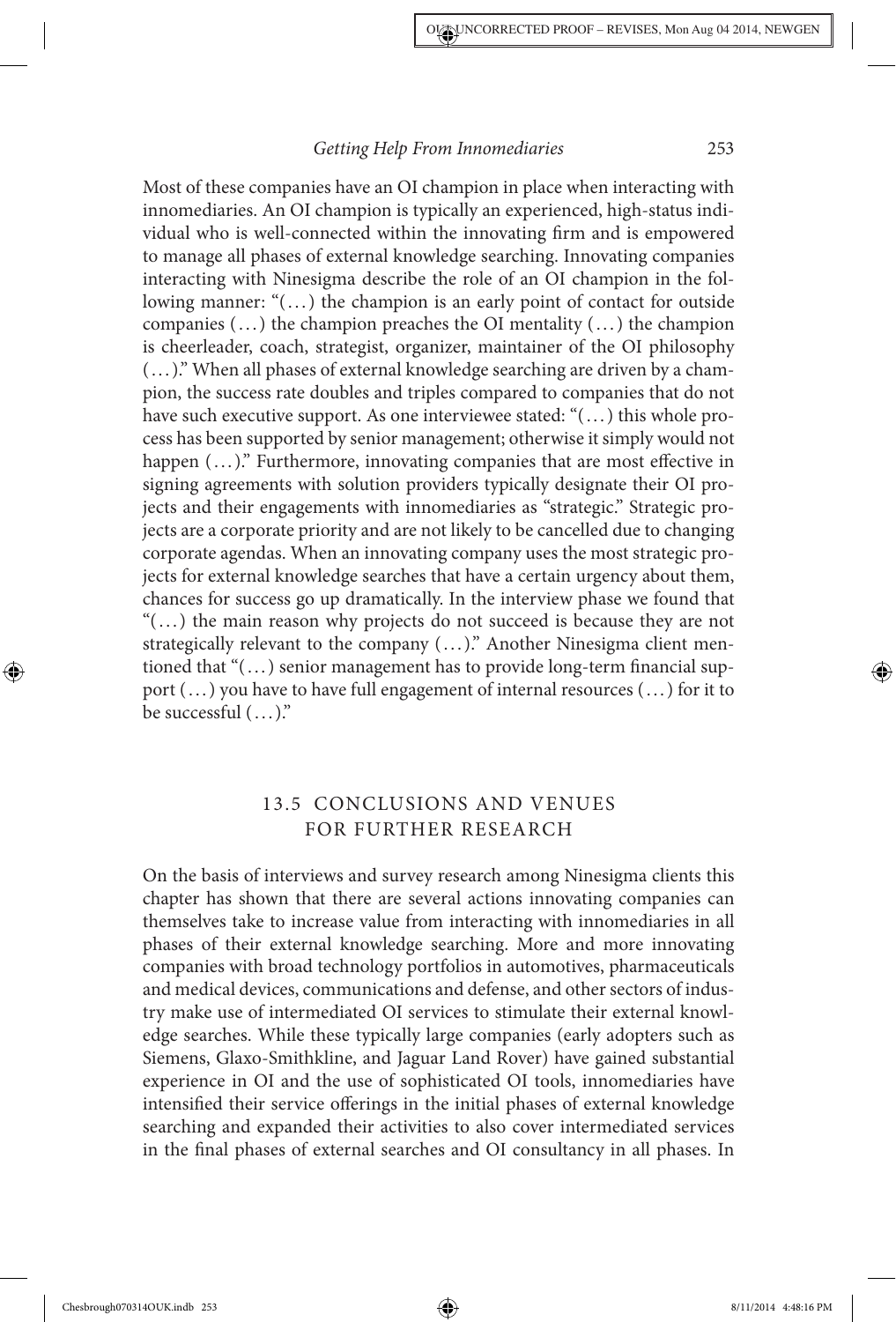recent years several interesting publications have emerged describing the role played by innomediaries in the external knowledge searches of large innovating companies (Enkel et al., 2009). While some authors (Ceccagnoli et al., 2010) have identified a number of factors influencing the potential value innovating companies can derive from using intermediated OI services these factors are mostly difficult to change or beyond the direct sphere of influence of most companies. Building on a few other studies (Boudreau & Lakhani, 2009; Lakhani & Jeppesen, 2007; Ihl et al., 2012) in this chapter we focus on what innovating companies can do internally to increase the likelihood of success when engaging with innomediaries.

Our exploratory research identifies several routes to improving the chances of success when engaging in external knowledge searches: Optimizing the RFP writing process; rewarding solution providers that add value to internal problem-solving; appointing an experienced, high-profile OI champion to stimulate external knowledge searches; prioritizing OI projects and allocating long-term funding to these initiatives. What is interesting about these results is that there is a specific set of actions that innovating companies can take at the very beginning of their external knowledge searching, that is before even putting out an RFP (defining a high-quality problem statement and making mention in the RFP of a reward coupled to receiving valuable solutions), which significantly increase the likelihood of engaging with solution providers in the final stage of external knowledge searching.

On its website Ninesigma hosts an OI scorecard diagnostic tool that captures companies' OI adoption rates or maturity level. Of the companies visiting this website (not necessarily clients of Ninesigma) and providing input to the tool 34% are not involved in OI at the moment; 37% of all respondents report to be in the early stages of OI; 23% of companies are currently optimizing an existing OI program; 6% are re-launching an OI program. From these figures we can conclude that although there are several large innovating companies with a fairly high level of experience in OI and highly sophisticated OI programs in place, there are also many (small) companies that are only just beginning to learn about the potential benefits related to engaging in external knowledge searches. For all of these innovating companies (both experienced and inexperienced at OI) aiming to learn about new technologies through using intermediated OI services it is of utmost importance to realize that there are several actions they can take themselves, such as building skills in the RFP writing process and appointing an OI champion, to significantly add to the value they can potentially derive from using these intermediated services (Enkel, Bell, & Hogenkamp, 2011; Ihl et al., 2012).

We discern several venues for further research by OI scholars targeted towards increasing the efficiency and effectiveness of intermediated OI services in all phases of external knowledge searching leading to more benefits for all parties involved. Several case studies in intermediated OI services have

Chesbrough070314OUK.indb 254 8/11/2014 4:48:16 PM

◈